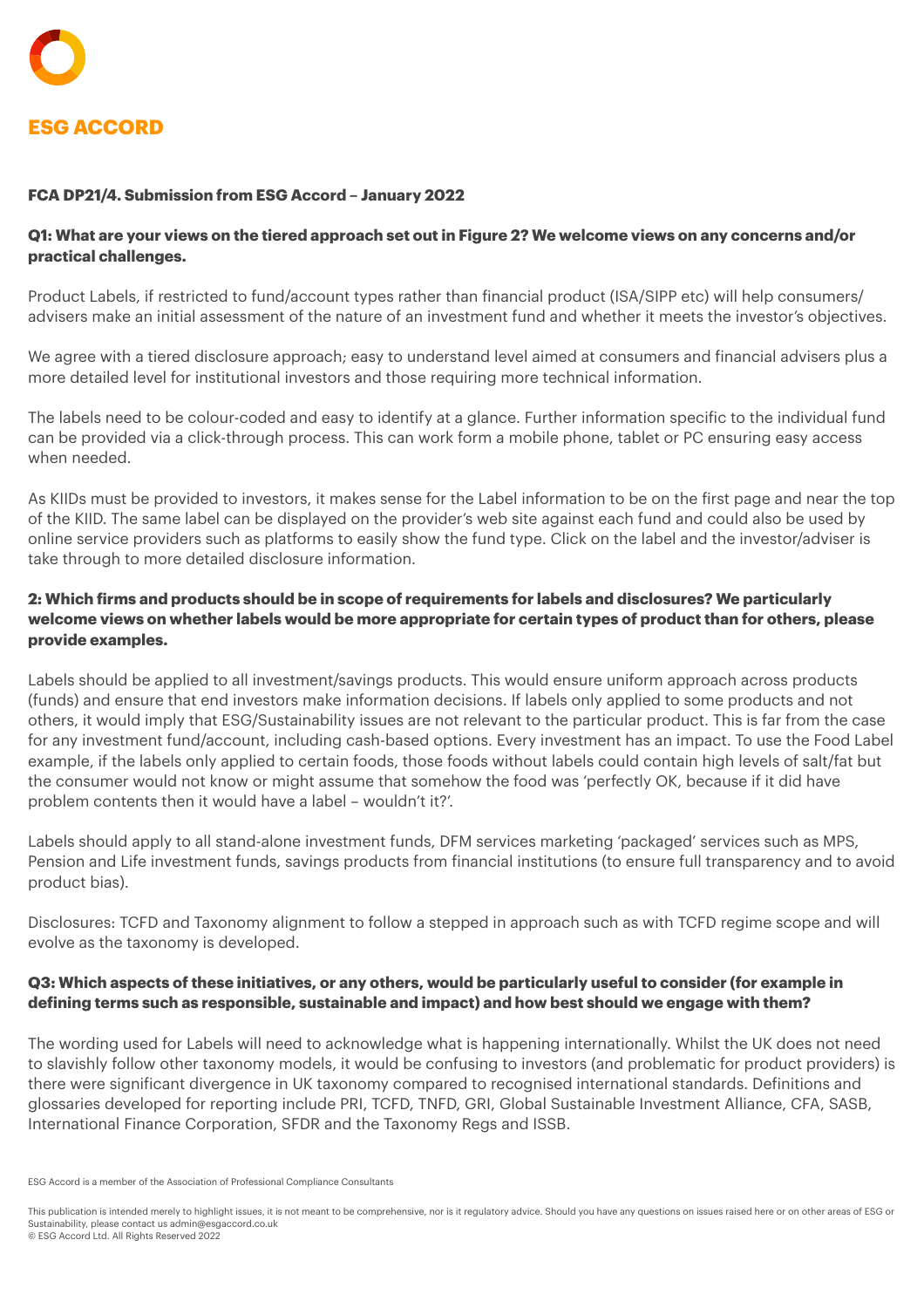#### **Q4: Do you agree with the labelling and classification system set out in Figure 3, including the design principles we have considered and mapping to SFDR? We welcome views on further considerations and/or challenges.**

We strongly oppose the proposed label regime as outlined in Figure 3. The descriptions are not only contrary to internationally accepted definitions, but also completely ignore products that are already in place and which have used alternative definitions for decades. Responsible Investment, as defined in Figure 3, ignores the large number of Responsible Investment funds already available. These existing RI funds operate in broadly similar ways, and are understood by the thousands of investors using them. For a label regime to come in and tell investors that Responsible Investment means something which is an almost polar opposite to the funds they hold will be confusing at best and at worst will undermine confidence in financial products and the incoming label regime.

The labels should be based on investment strategy and not be economic activity based. The investment strategy approach is far easier for consumers to understand, compared to the knowledge required to understand specific economic activities.

The label strategy should follow an objectives, process and stewardship activities basis (such as suggested by the CFA). Alignment to Taxonomy or measurement of allocated capital is above the implementation label strategy. This helps to prevent subjective good or bad judgements.

Sustainable. Potentially the same issue as label highlighted for the proposed Responsible label. Many funds currently named as sustainable operate in different ways without necessarily being able to be 'carved up' using the labels wording in Figure 3.

\*EU - Sustainable investment means an investment in an economic activity that contributes to an environmental or social objective, provided that the investment does not significantly harm any environmental or social objective and that the investee companies follow good governance practices. There is a potential mapping issue as ISSB does not detail double materiality. We strongly believe that the UK Taxonomy should contain this concept. ISSB's work is based on existing IFRS concept of materiality and will not adopt the EU's double materiality concept. This means corporate reporting standards are concerned with a company's own financial health and risks to it, not with any impact the company is having on the planet. It is understood the ISSB's standards will not preclude double materiality being adopted elsewhere.

The EU Taxonomy is a classification system, establishing a list of environmentally sustainable economic activities. For the time being, it does not include a list of socially sustainable economic activities. Sustainable investments with an environmental objective might be aligned with the Taxonomy or not.

Transitioning. Our view is that transitioning investment strategies (buying Shell/Exxon and working with them to be 'better') should be an integrated as part of a broad engagement strategy. Many customers, we believe, would seek out funds that, subject to minimum standards, had Engagement built-in for transitioning stocks and where fund managers used this engagement to assist with corporate transitioning.

We believe that transitioning should be a compulsory disclosure issue, for all funds, rather than a separate investment strategy for some funds. If transitioning were a disclosure requirement, all funds would be able to identify (subject to parameters set within the disclosure process) companies in their portfolios that were either in the process of transitioning or needed to start transitioning. Fund Managers would then be free to outline their Engagement strategy to demonstrate how they proposed to deal with transitioning business. FMs would be free to take no engagement action at all. Some investors would want to see a formal engagement process in place, others wouldn't be interested at all.

Transitioning is, we believe, the main area one that could cause the most reputational damage to sustainable investment. Issue with 'transitioning' term - Q13 in IOSCO Annex. Some respondents noted that the existing taxonomies are focused on economic activities rather than investment approaches the latter of which would be more helpful to investors.

ESG Accord is a member of the Association of Professional Compliance Consultants

This publication is intended merely to highlight issues, it is not meant to be comprehensive, nor is it regulatory advice. Should you have any questions on issues raised here or on other areas of ESG or Sustainability, please contact us [admin@esgaccord.co.uk](mailto:admin@esgaccord.co.uk) © ESG Accord Ltd. All Rights Reserved 2022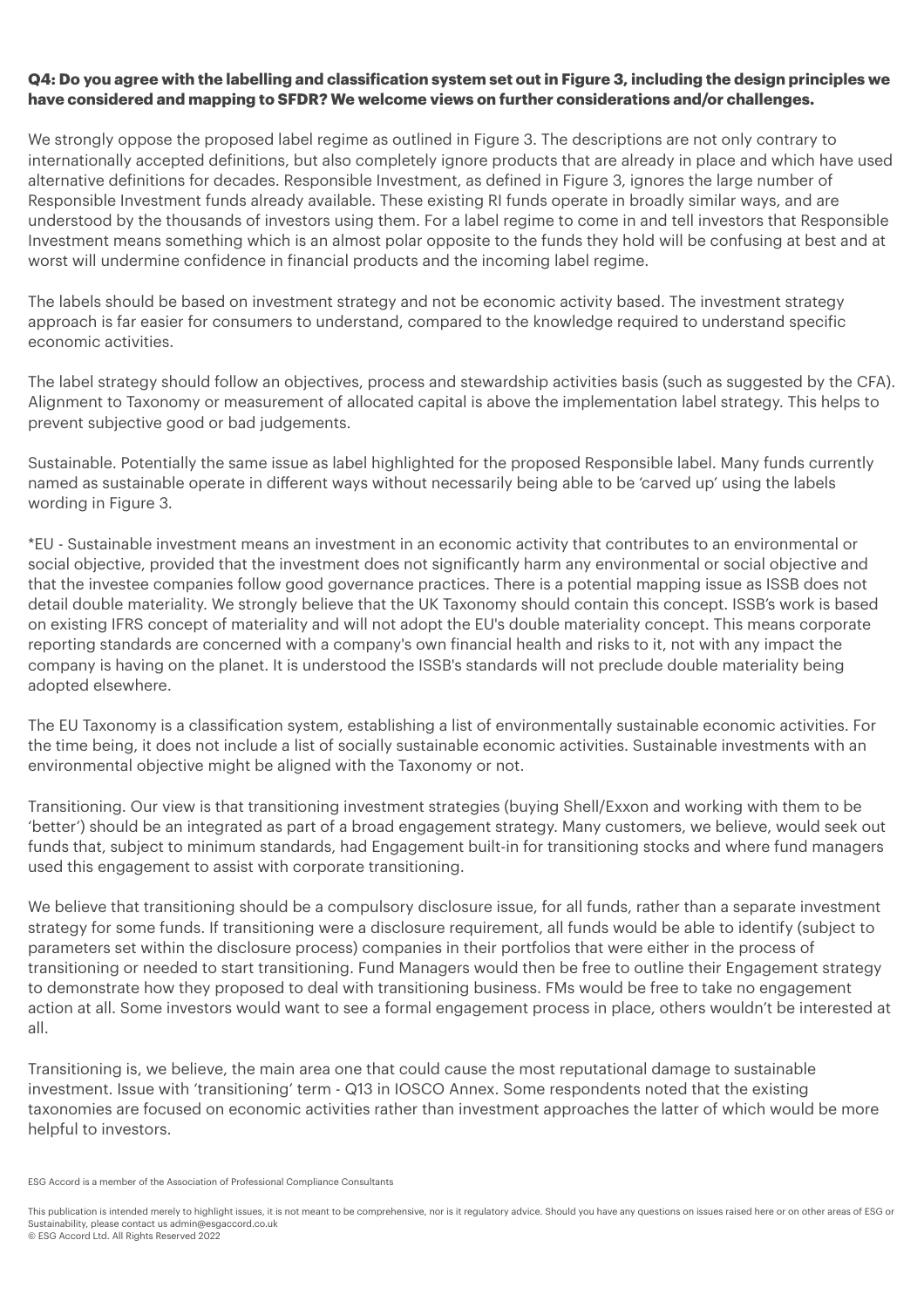The UK label for 'not promoted as sustainable' must include ESG risk integration disclosures even where not considered relevant to a fund's strategy. Without doing so the category will dwindle and be left as a category for funds with short time horizons and or highly specific outcomes.

Our belief is that any label system should allow managers to adopt a dual layer system, providing investors with an easy to see summary of each fund's suitability to their needs/requirements. Investors rarely have a narrowly defined investment requirements and retail investor views on sustainability, responsible investment, ethical, impact etc are even more varied.

We believe that each of the labels should have strict minimum transparency and disclosure standards. Fund Management groups, DFMs etc could then blend any of the strategy labels to create a fund with their USP built in.

We offer the following diagram, demonstrating a label regime which reflects the wide-ranging UK market and allows for fluidity, longevity and evolution. We believe there should be 2 tiers of labels (colour-coded for simplicity) PLUS a level of minimum disclosures.

#### **Proposed Disclosures and Labels Structure**



**Category Level** – these three map across to the EU's Articles 6,8 and 9. This is a rough guide at this stage, but it would allow investors to quickly choose their preferred category of fund. We are sure that the UK can avoid some of the problems the EU has built for itself in the three Article descriptions and give investors a simple description for each category. In simple terms, this might be:

Non-Sustainable – the fund's investment strategy is not designed to incorporate ESG factors into the investment process.

ESG – the fund applies ESG to the investment process. Each FM has the freedom to apply ESG in the way they fee fit and which follows the broad house investment policy.

ESG Accord is a member of the Association of Professional Compliance Consultants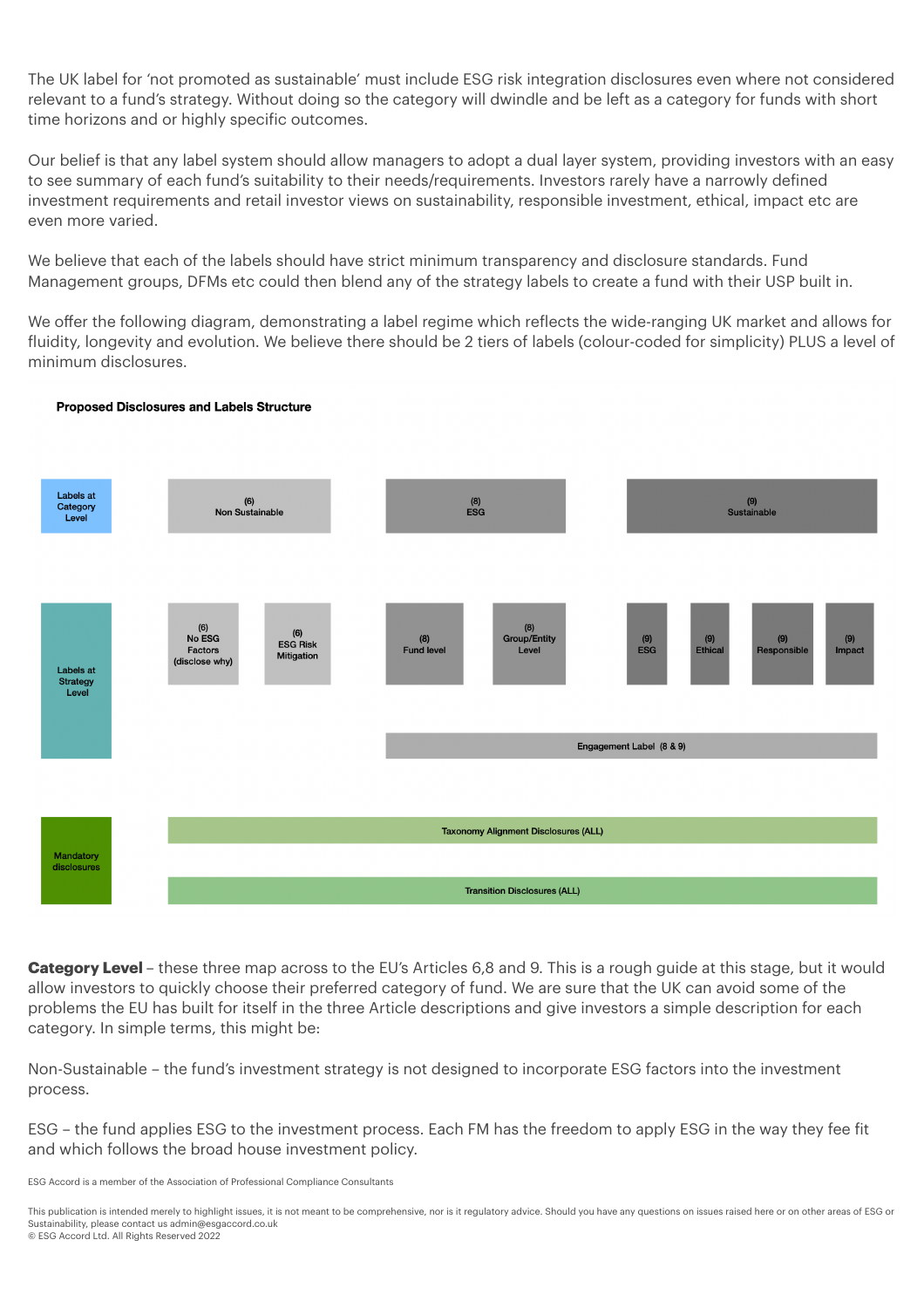Sustainable – a broad category allowing FMs to build a fund offering which can meet the diverse requirements of different investors. This Label category will indicate to investors that specific investment processes are in place to invest in/avoid/support/identify specific areas.

With basic consumer facing information describing the Categories of funds, retail investors will have a 'feel' for the type of approach they want to apply to some/all of their investments. How the FM actually operates an investment process within a category is their own USP and is identified by the Strategy Labels they apply.

**Strategy Level** – using some of the descriptors from Figure 3 and using some of the existing fund strategy descriptions already in place, retail investors can look for funds that have strategies aligned with their views. FMs are free to build a strategy which includes multiple strategy labels as this will reflect the multiple needs of retail investors.

Engagement – this single label can be applied under either of the ESG or Sustainable categories. FMs do not have to adopt an Engagement strategy – that is a free choice for individual fund houses. Some investors will look for the engagement label, others will not be interested.

Minimum Disclosure areas – we high included Transitioning here as a disclosure requirement, not as a specific label. To meet the Government's Sustainable RoadMap objectives, transitioning works better as a disclosure requirement. If it were an optional label, many funds would choose not to adopt this as their main designatory label, even if they had an engagement policy on transition stocks. It also means that funds going down the 'Article 6' route wouldn't have to do anything at all requiring transitioning. Whether a fund is active on transitioning or not, by including it as a disclosure requirement investors will see very clearly where each fund stands on the issue.

Practical Label use example:

1. A retail investors is a vegan, so would be keen to use a fund which had the Sustainable category label and, as a minimum, the ethical label. Once the investors had narrowed down all of the Sustainable/Ethical labelled funds, they would then need to check the ethical policy of each of the funds to fund the ones apply ethical screening to meet their needs.

The same vegan investor, once they have found the ethical funds that meet their requirements, could then look for funds with any of the other labels to refine their investment strategy. They might be happy with just a negative screening approach, or might look for the Engagement label, the ESG label and the Impact Label as these would cover other areas beyond those screened out by their ethical views.

2. A retail investor wants to ensure that some action is being taken on ESG issues but they do not want to be actively involved in specifying particular strategies. This investor would choose the ESG Category and then look for the ESG label at fund level.

### **Q5: What are your views on 'entry-level 'criteria, set at the relevant entity level, before products can be considered 'Responsible 'or 'Sustainable'? We welcome views on what the potential criteria could be and whether a higher entity-level standard should be applied for 'Sustainable ' products. We also welcome feedback on potential challenges with this approach.**

Entry level for strategy approach labels could follow along the lines of the CFA, creating trust in strategy claims.

Yes, to higher level of disclosures. Including, as with EU:

Article 6 equivalent non-sustainable - disclosures would show ESG & S consideration where deemed relevant and reasoning, demonstrate governance

Article 8 equivalent disclosures would show financial materiality, demonstrate good governance Article 9 equivalent would show more sustainable attributes & objectives, activities and impact and non-financial materiality, demonstrate good governance and min Principle Adverse Sustainability Impacts (impacts are defined in EU

ESG Accord is a member of the Association of Professional Compliance Consultants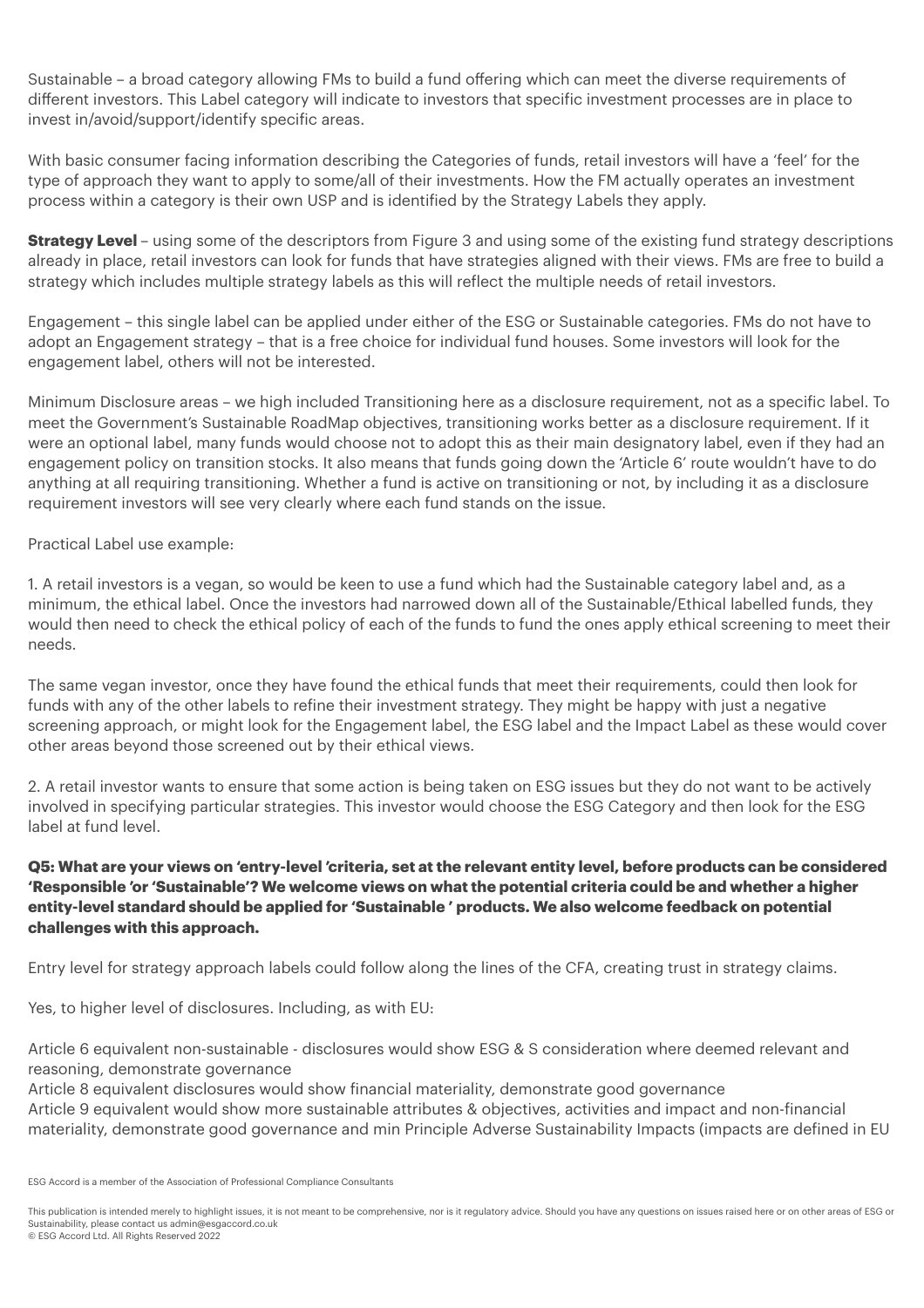as "negative, material, or likely to be material effects on sustainability factors that are caused, compounded by, or directly linked to investment decisions and advice performed by the legal entity.").

As with the EU Taxonomy Regulation, providers should disclose how and to what extent the underlying investments support economic activities that qualify as environmentally sustainable. Also, to define the information and KPIs that investors and companies must disclose to show the proportions of their investments or activities that are Taxonomy aligned. KPIs for non-financial undertakings could include turnover, capital expenditures and operational expenditures. For financial undertakings it could be a similar calc to the EU's Green Asset Ratio and Green Investment Ratio.

#### **Criteria - coherent with SFDR (6, 8 and 9). Disclosure requirements for ALL**

Entity level (asset managers) - disclose on website, show decision making process, due diligence policies, risks, impacts - all disclosed if considered as well as if not considered relevant.

Entity level (financial advisers) - website, how risks and impacts are considered within advice as well as if not considered relevant.

#### Potential issues

UK taxonomy is unknown. Divergence issues unknown.

Taxonomy and evolution of metrics makes for a moving target with potential delays on timeline, scope of implementation. More activities may be covered, additional criteria will be developed.

There will be issues for inclusion or exclusion of certain economic activities (see EU and natural gas and nuclear power generation).

This all creates uncertainty to financial markets, plus the complexity for gathering data and financial product evolution/ development of new products/funds.

As the taxonomy develops some financial asset classes may be more affected than others; some may be able to develop and produce disclosures more easily.

#### **Q6: What do you consider to be the appropriate balance between principles and prescription in defining the criteria for sustainable product classification? We welcome examples of quantifiable, measurable thresholds and criteria.**

Entry level for strategy approach labels could follow along the lines of the CFA, creating trust in strategy claims.

Yes, to higher level of disclosures. Including, as with EU:

Article 6 equivalent non-sustainable - disclosures would show ESG & S consideration where deemed relevant and reasoning, demonstrate governance

Article 8 equivalent disclosures would show financial materiality, demonstrate good governance

Article 9 equivalent would show more sustainable attributes & objectives, activities and impact and non-financial materiality, demonstrate good governance and min Principle Adverse Sustainability Impacts (impacts are defined in EU as "negative, material, or likely to be material effects on sustainability factors that are caused, compounded by, or directly linked to investment decisions and advice performed by the legal entity.").

As with the EU Taxonomy Regulation, providers should disclose how and to what extent the underlying investments support economic activities that qualify as environmentally sustainable. Also, to define the information and KPIs that investors and companies must disclose to show the proportions of their investments or activities that are Taxonomy aligned. KPIs for non-financial undertakings could include turnover, capital expenditures and operational expenditures. For financial undertakings it could be a similar calc to the EU's Green Asset Ratio and Green Investment Ratio.

It should not be possible for a fund or company to claim or market themselves as transition or taxonomy aligned where they are meeting a portfolio warming metric or are aligned with remaining carbon budget but they are doing significant harm to other elements of the planet or society. The UK should implement granular DNSH/Double Materiality benchmarks.

ESG Accord is a member of the Association of Professional Compliance Consultants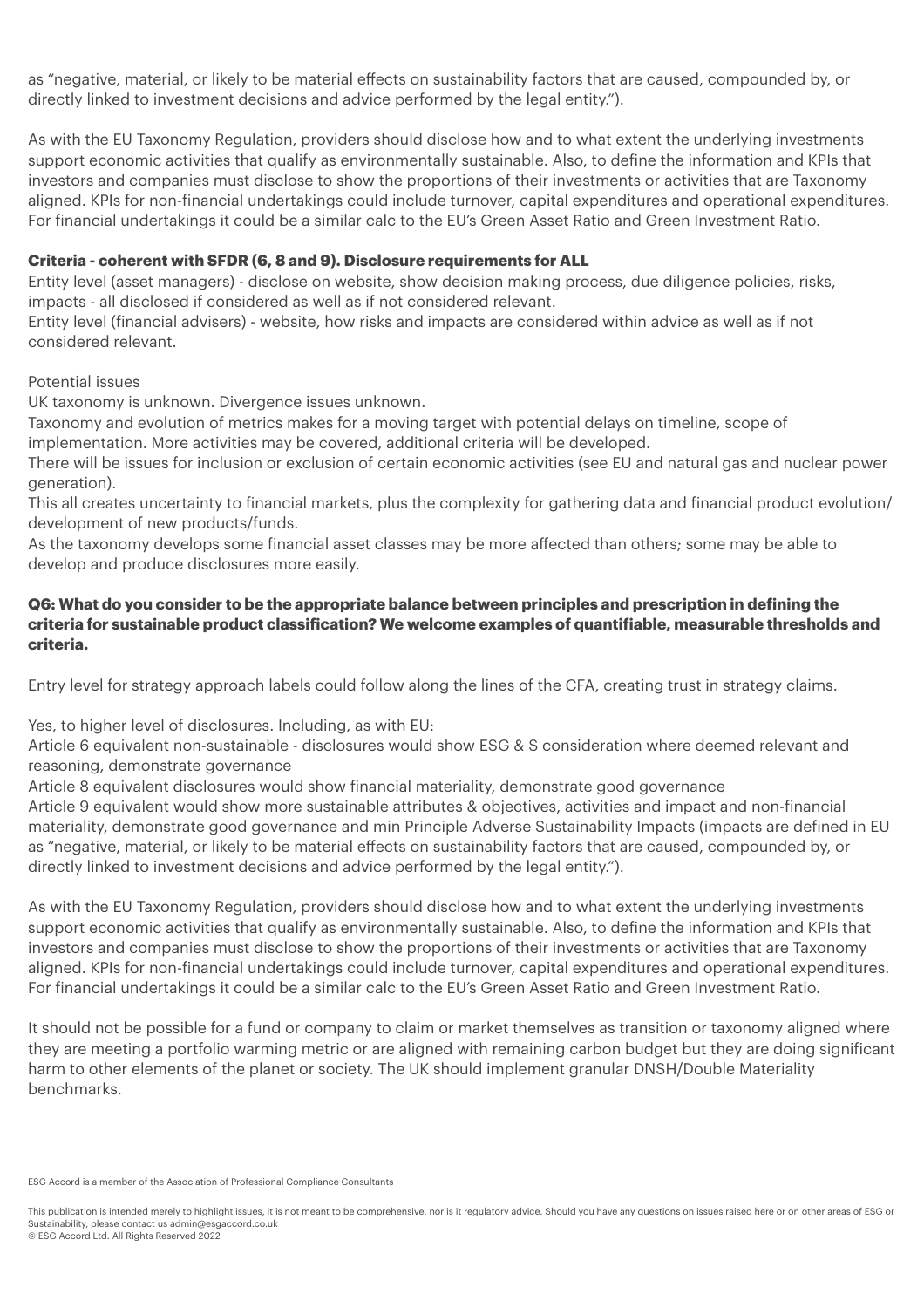### **Q7: Do you agree with these high-level features of impact investing? If not, why not? Please explain, with reference to the following characteristics:**

- Intentionality; needs to be demonstrable from outset. Managers cannot be left to 'post justify' their investments to align with Impact strategy. Investors need to know that managers have Impact built in to the investment process and not justified afterwards if challenged.
- return expectations; clear definition that the investments are made with the intention of dual capacity to generate positive, measurable social and environmental impact alongside a quantifiable financial return. The target financial returns that range from below market (concessionary) to risk adjusted market rate.
- impact measurement; needs to be demonstrable from outset. If impact can't be measured, managers should not be allowed to claim they are having impact. There is, or course, some flexibility in this around some environmental and social issues. The key here is full transparency.
- Additionality; definition by the Impact Management Project "the extent to which desirable outcomes would have occurred without public interventions." The OECD defines 3 types of additionality (Financial, Value and Development)
- Other characteristics that an impact product should have; Impact should be a category in its own right. This allows for this evolving category, ref Freshfields Bruckhaus Deringer (Freshfields) commissioned by the PRI, UNEP FI - "A Legal Framework for Impact." https://www.unepfi.org/legalframework-for-impact/ Two levels of impact. Investors engaging in IFSI are therefore concerned with two sorts of related sustainability impact. First, the impact on social and environmental sustainability of business enterprises, and the impact of policymakers and other third parties on the operating environment for enterprises and investors. Second, the influence, or impact, that the investors themselves can have on the sustainability impact of enterprises, policymakers and other third parties.

#### **Q8: What are your views on our treatment of transitioning assets for:**

#### **a: the inclusion of a sub-category of 'Transitioning 'funds under the 'Sustainable 'label?**

Our view is that transitioning investment strategies (buying Shell/Exxon and working with them to be 'better') should be an integrated as part of a broad engagement strategy. Many customers, we believe, would seek out funds that, subject to minimum standards, had Engagement built-in for transitioning stocks and where fund managers used this engagement to assist with corporate transitioning.

We believe that transitioning should be a compulsory disclosure issue, for all funds, rather than a separate investment strategy for some funds. If transitioning were a disclosure requirement, all funds would be able to identify (subject to parameters set within the disclosure process) companies in their portfolios that were either in the process of transitioning or needed to start transitioning. Fund Managers would then be free to outline their Engagement strategy to demonstrate how they proposed to deal with transitioning business. FMs would be free to take no engagement action at all.

Some investors would want to see a formal engagement process in place, others wouldn't be interested at all.

Issue with 'transitioning' term: please see Q13 in IOSCO Annex. Some respondents noted that the existing taxonomies are focused on economic activities rather than investment approaches the latter of which would be more helpful to investors.

**WORD of Warning** – extreme caution must be applied with Transitioning. The use of a specific transitioning label may have unintended and very negative consequences for investors. To a lesser extent the same will apply to transiting disclosures.

Transition Label – for the label to be effective, it must have very clear and specific parameters applied to it so FMs understand what is required of them. Any threshold/minimum limits etc are likely to cause investment return problems for investors. For a fund to be separately designated as a Transition Label fund, transitioning needs to be built into the investment and stock picking process. If a potential stock/bond isn't in an area that would be covered by any definition of transitioning, it couldn't be included in the portfolio. This would exclude potentially profitable investments for clients, thus negatively skewing the investment potential and changing the risk profile of a fund.

ESG Accord is a member of the Association of Professional Compliance Consultants

This publication is intended merely to highlight issues, it is not meant to be comprehensive, nor is it regulatory advice. Should you have any questions on issues raised here or on other areas of ESG or Sustainability, please contact us [admin@esgaccord.co.uk](mailto:admin@esgaccord.co.uk) © ESG Accord Ltd. All Rights Reserved 2022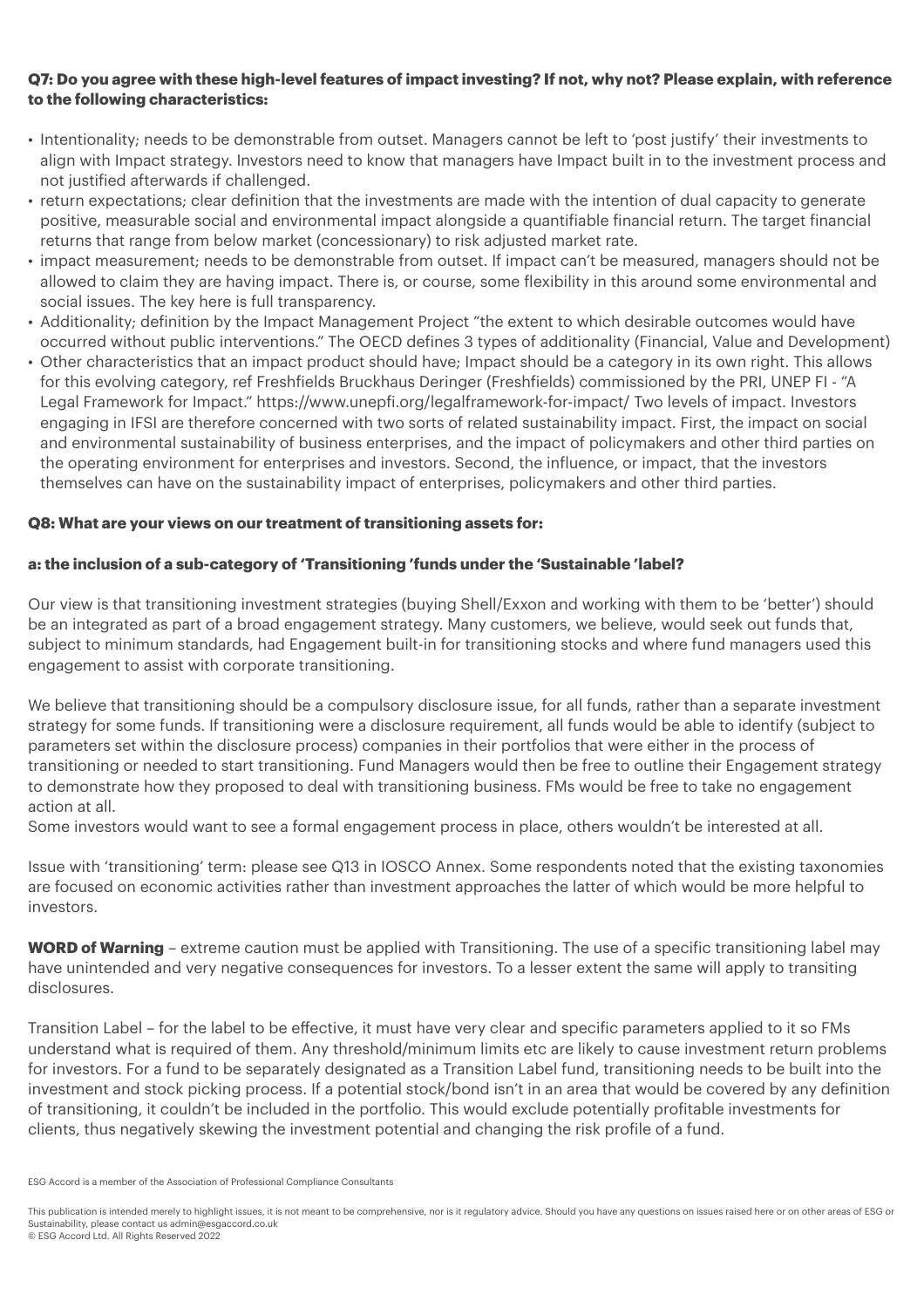To reduce this impact a Transition Label might specify that to qualify for the Label a fund must hold 50% in transiting stocks. Again, a problem arises here. If the FM builds a portfolio which must meet the 50% requirements, how many of those transitioning 50% holdings are there are genuine good investments or only as potentially 'fillers to make up the numbers'? Investors in these funds want to know that their investment returns are not being negatively impacted solely because FMs are massaging stock selections to meet Label parameters.

One solution might be to have a very visible risk warning declaring that investment returns may be negatively impacted by FMs meting minimum threshold requirements to maintain use of the Transition Label. This is certainly going to impact on the level of money flowing into these funds.

Transition disclosure – if every fund needs to analyse and assess the underlying transition disclosure information, then there will be no minimum requirements to meet in order the maintain acceptance for a Transition Label. Logically, this means that FMs can adopt their preferred investment strategy, to meet the needs of investors, and treat transitioning data as an 'after the event' reporting requirement.

In isolation the 'after the event' reporting shouldn't distort investment decisions, However, if the marketing department of a product provider see their funds as being the 'worst' compared to peers, there may be internal pressure to improve a fund's rating. To do this the fund manager would need to incorporate more transition stocks (already discounted as a suitable investment) and this is going to change the nature of the fund.

Whistle blowing – in the scenarios outlined about it should be incumbent on the fund manager to resist all attempts to influence the construction of the portfolio. If they are unable to do so, the FCA need to make it clear that such situations need to be disclosed to the Regulator via existing whistle-blowing procedures. This needs to be overtly stressed to ensure that everyone is aware of the issue, that it is being monitored and that fund mangers are required to see any pressure to change portfolios as an area that requires direct engagement with the Regulator.

# **b: possible minimum criteria, including minimum allocation thresholds, for 'Sustainable' funds in either subcategory?**

This question depends on what the UK Taxonomy looks like, which does not exist yet. Broadly speaking we feel the UK should follow a framework in line with EU Taxonomy Regulation, investors could disclose how and to what extent the underlying investments support economic activities that qualify as environmentally sustainable. Also, to define the information and KPIs that investors and companies must disclose to show the proportions of their investments or activities that are Taxonomy aligned. KPIs for non-financial undertakings could include turnover, capital expenditures and operational expenditures. For financial undertakings it could be a similar calc to the EUs Green Asset Ratio and Green Investment Ratio.

It should not be possible for a fund or company to claim or market themselves as transition or taxonomy aligned where they are meeting a portfolio warming metric or are aligned with remaining carbon budget but they are doing significant harm to other elements of the planet or society. The UK should implement granular DNSH/Double Materiality benchmarks.

# **Q9: What are your views on potential criteria for 'Responsible 'investment products?**

Following our suggested strategy approach (see explanation of graphic in Q4), criteria should be based on implementation, i.e., how the fund does what it does (Strategy).

As a strategy, Responsible funds should include ESG metrics plus exclusions and introduce the opportunity to invest with positive sustainable investment strategy or themes. These funds might direct their investment focus to water, health, clean energy companies (not an exhaustive list) or be based on a circular economy model which means designing out waste and pollution, keeping products and materials in use, and regenerating natural systems. Because of the more focused investment strategy on some sustainable funds, the level of investment risk may be slightly higher than a conventional investment fund which would have a broad investment strategy.

ESG Accord is a member of the Association of Professional Compliance Consultants

This publication is intended merely to highlight issues, it is not meant to be comprehensive, nor is it regulatory advice. Should you have any questions on issues raised here or on other areas of ESG or Sustainability, please contact us [admin@esgaccord.co.uk](mailto:admin@esgaccord.co.uk) © ESG Accord Ltd. All Rights Reserved 2022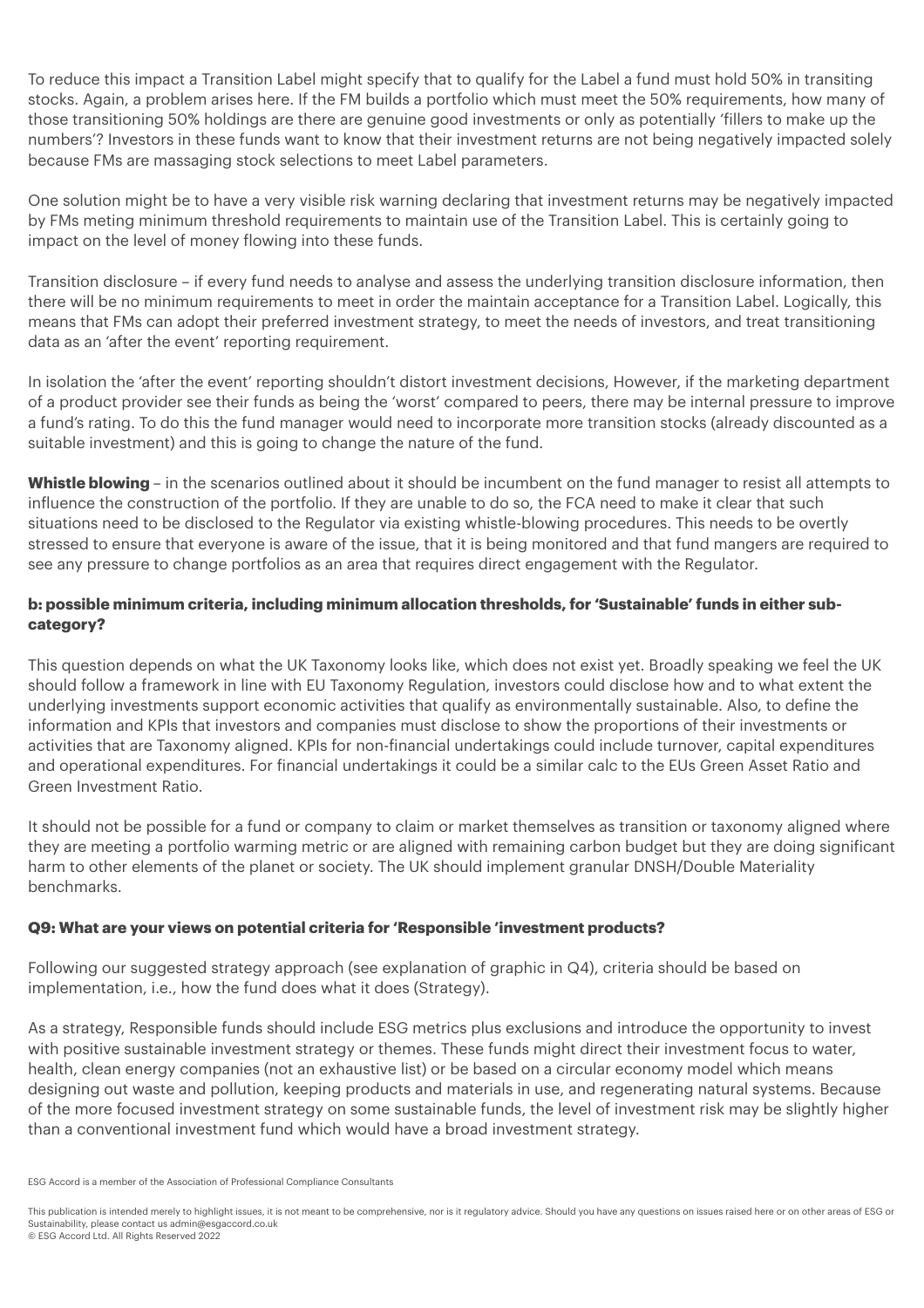This would fall under Article 9 equivalent heading (see our chart in Q4)

### **Q10: Do you agree that there are types of products for which sustainability factors, objectives and characteristics may not be relevant or considered? If not, why not? How would you describe or label such products?**

Yes agree. For investment-based products/funds: Reasons why ESG & Sustainability risks may not be considered relevant where the fund has a highly specific purpose, or the fund has a short/limited shelf life.

Article 6 equivalents. The label description should be similar to DP21/4 suggestion "Not promoted as sustainable" because disclosures should show ESG & S consideration where deemed relevant and reasoning and demonstrate governance.

This covers funds that don't integrate any sort of sustainability into their process. Where the fund does not consider ESG & Sustainability risks in investment decisions, it should clearly state the reasons why and then consider when and if the fund intends to include this information within the investment decisions.

Many funds have diverse investment strategies so it is likely that ESG & Sustainability risks will continue to be relevant to a fund's investment process.

Where the fund deems ESG & Sustainability risks to be relevant / financially material, the fund is also required to state that it has integrated sustainability risks into investment decisions. It will need to describe how this is achieved and have policy in place underpinning any disclosures.

It should not be necessary for a fund to be re-classified as an Environmental, Social or Governance ('ESG') Fund or a 'Green Fund 'for it to contain ESG or Sustainability factors.

# **Q11: How do you consider products tracking Climate Transition and Paris-aligned benchmarks should be classified?**

This depends on the criteria and rules of the benchmark/index gets created and the UK Taxonomy (and if the UK implements DNSH/Double Materiality). Potentially products tracking these benchmarks could be equivalent to Article 6, 8 or 9.

# **Q12: What do you consider the role of derivatives, short- selling and securities lending to be in sustainable investing? Please explain your views**.

There is the potential to run successful activist campaigns that could push deals or large-scale restructurings of companies invested in. It is important that it should be a requirement to explain how derivatives attain sustainability objectives (depending again on UK taxonomy).

UK should be coherent with the EU SFDR; the RTS recognises derivatives. Financial market participants should be transparent as to the share of their investments that are held directly, and the share held indirectly.

They should explain how the use of derivatives is compatible with the environmental or social characteristics that the financial product promotes or with the objective of sustainable investment, how it attains the characteristics and objectives. DNSH/Double Materiality benchmarks should apply.

The ESA (European Supervisory Authorities): "acknowledge the feedback and have decided that the disclosure of derivatives should be limited to where they are used for speculative purposes to achieve the sustainability characteristic or objective of the financial product."

https://www.esma.europa.eu/sites/default/files/library/jc\_2021\_03\_joint\_esas\_final\_report\_on\_rts\_under \_sfdr.pdf

ESG Accord is a member of the Association of Professional Compliance Consultants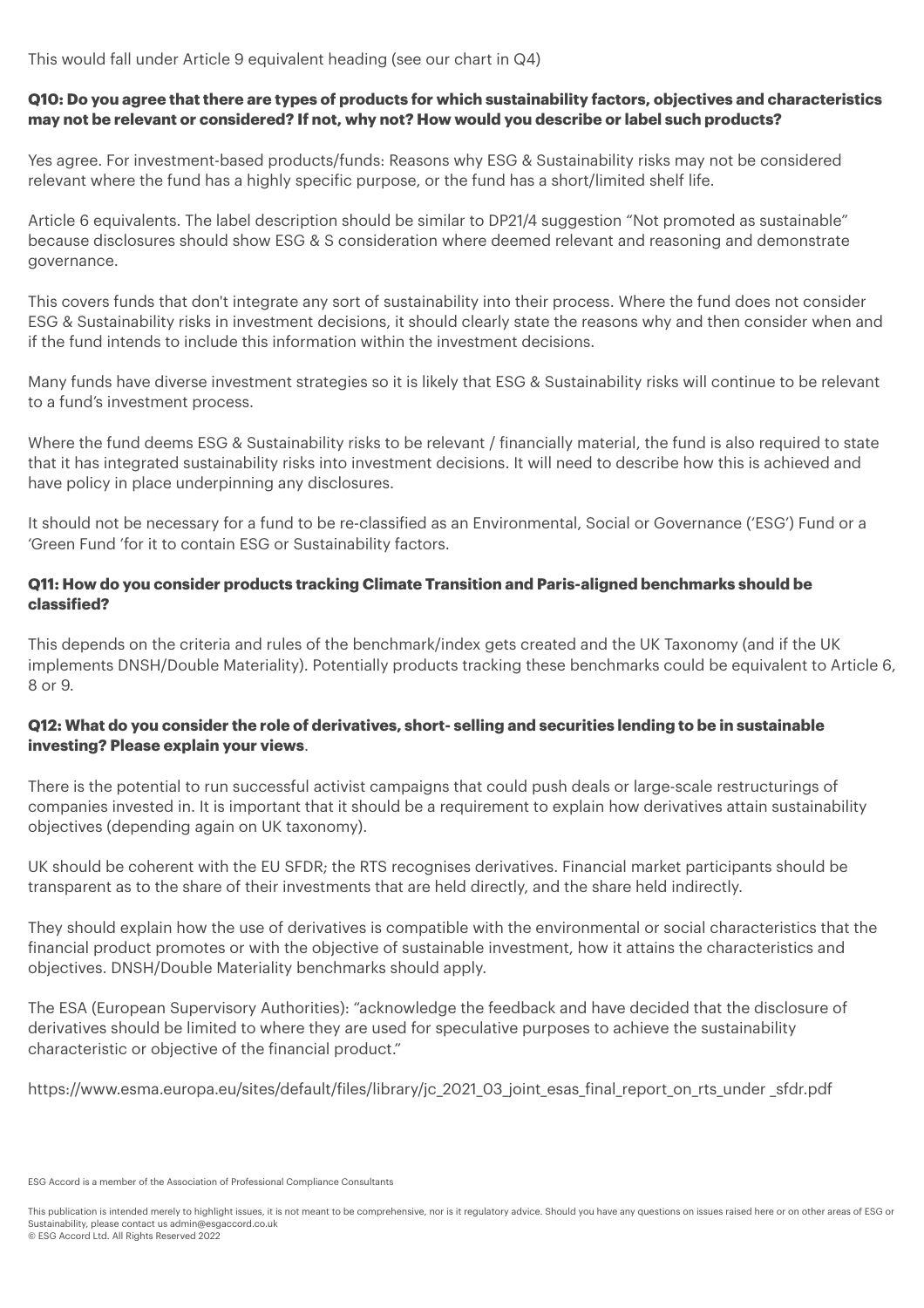#### **Q13: What are your views on streamlining disclosure requirements under TCFD and SDR, and are there any jurisdictional or other limitations we should consider?**

Double materiality limitation issue with ISSB. As an international standard the UK suggests it will adopt, there is a serious issue that the ISSB doesn't include double materiality. ISSB's work is based on existing IFRS concept of materiality and may not adopt the EU's double materiality concept. This means corporate reporting standards are concerned with a company's own financial health and risks to it, not with the, or any, impact the company is having on the planet. It is understood the ISSB's standards will not preclude double materiality being adopted elsewhere.

To potentially restrict double materiality to impact label disclosures is a big mistake because if and when companies depend on ecosystem goods or services that come from natural capital assets (air and water filtration, food and water production, and climate regulation) investors would benefit from disclosures on the management of these dependencies to make informed decisions.

### **Q14: What are your views on consumer-facing disclosures, including the content and any considerations on location, format (eg an 'ESG factsheet') and scope?**

See Q1

- Product labels strategy based for implementation (investment approach not economic activity based, investment approach being more useful to investor), strategies falling under SFDR fund aligned (6,8&9) headings
- Disclosure layer 1 click through via KIID, contains TCFD and taxonomy alignment basics (advancing metrics)
- Disclosure layer 2 accessible via KIID, click through for deeper detail.

ESG info is likely to be financially material, ESG is financial info. Labels should not show ESG as separated elements integrated into the documents.

With financial materiality and investor values measuring in mind, we also suggest the addition of "objectives" to the terminology used in DP21/4 1.11, "Building on existing rules, a key aim will be to confirm that they should take sustainability matters into account in their investment advice and understand investors' preferences **and objectives** on sustainability to ensure their advice is suitable".

# **Q15: What are your views on product-level disclosures, including structure, content, alignment with SFDR and degree of prescription?**

We support the proposed DP21/4 disclosure layers. Alongside this (and in line with IOSCO recommendation 3) we believe the FCA should;

- 1. As follow up to the MiFID II review Feb 21 and in response to incoming Labels for All funds/ESG/S: issue guidance to Manufacturers to raise their participation with Distributors on target markets (and negative target markets), ensuring Distributors align Labels to client preferences. To do this, Distributors will need to ask ESG/Sustainable questions with all clients.
- 2. Issue guidance to Manufacturers that where fund objectives, processes and strategy contain ESG/Sustainability for the target market to reflect this inclusion (ensure flow of information)
- 3. In response to incoming Labels for All funds/ESG/Sustainable (and as a reminder to Distributors that they are an essential Market Participants): issue guidance to Distributors to raise their participation on target markets (and negative target markets) by including granular KYC for Sustainability Preferences to match to fund Labels
- 4. Issue guidance to Distributors to take target markets into consideration and feedback with client information via granular due diligence (ensure flow of information)
- 5. Guidance to all distributors on implementing procedures to ensure good client outcomes ahead of introduction of fund labels. New clients and annual reviews being the ideal opportunity to introduce the labelling system to clients (direct or advised)
- 6. Addition of client ESG/Sustainable preferences **and objectives:** COBS 9A.2 Assessing suitability: the obligations (PROD 3.3.18 makes ref to COBS 9A.2)

ESG Accord is a member of the Association of Professional Compliance Consultants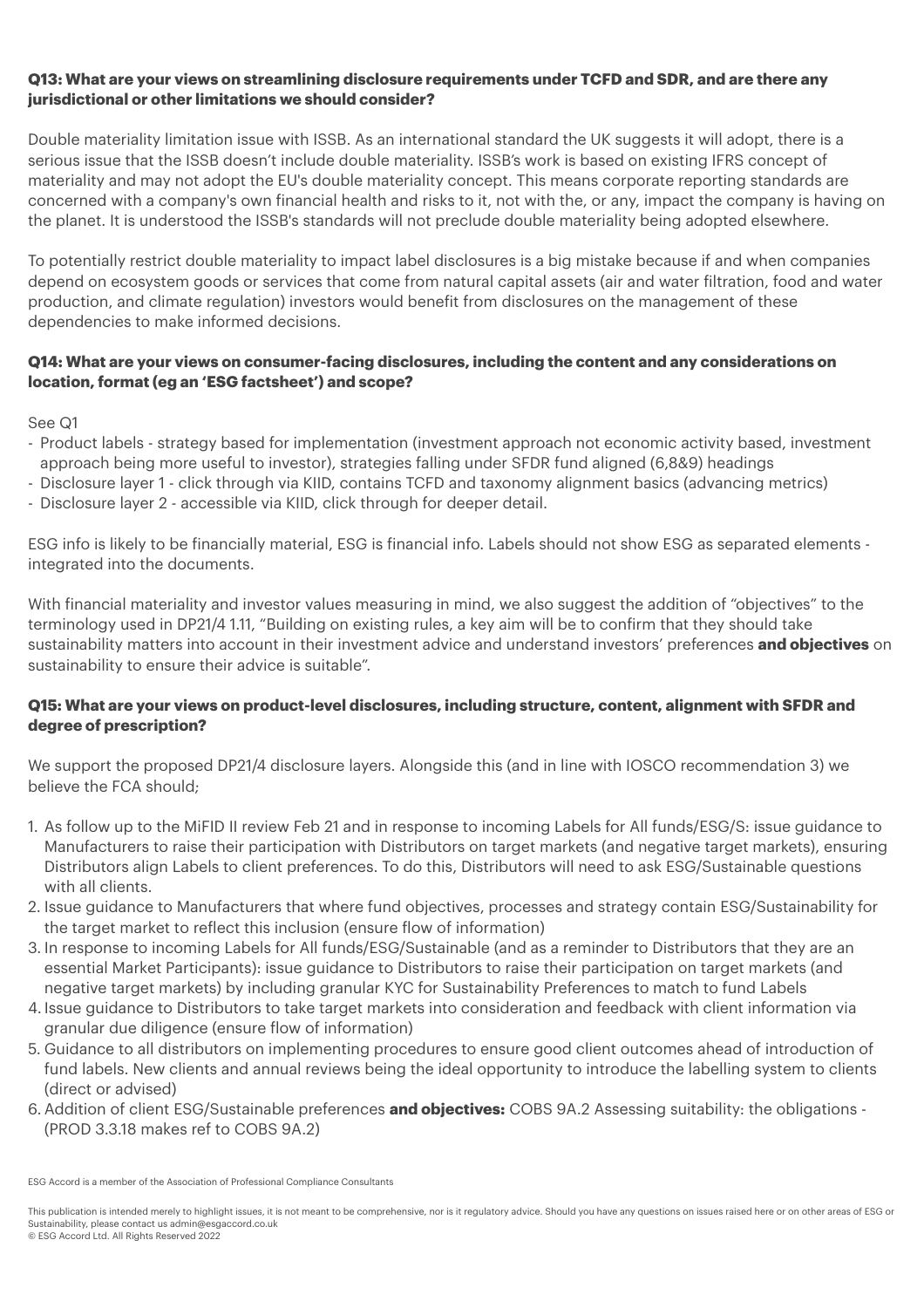#### **Q16: What are your views on building on TCFD entity-level disclosures, including any practical challenges you may face in broadening to sustainability-related disclosures?**

Fully support TCFD disclosures. Also support incoming TNFD disclosures.

There are potential challenges where additional criteria will be developed and data will be difficult to obtain. This may create uncertainty to pricing in early stages and to financial product evolution (and development of new products/ funds).

Some financial asset classes / industries may be more affected, some (larger institutions) may be able to develop and produce disclosures more easily creating an advantage to them to be more easily invested in and this may stifle competition in the early stages of the disclosures.

There is an issue with using TCFD. The ISSB builds on the foundation of the TCFD framework alignment already being implemented in the UK. However, the materiality definition adopted by the TCFD is "insufficient in serving the battle against climate change" (Eric Usher, the Head of UN Environment Programme Finance Initiative) and ultimately sustainable development because the ISSB's work is based on existing IFRS concept of materiality and will not adopt the EU's double materiality concept. This means corporate reporting standards are concerned with a company's own financial health and risks to it, not with the impact the company is having on the planet. It is understood the ISSB's standards will not preclude double materiality being adopted elsewhere.

It should not be possible for a fund or company to claim transition alignment where they are meeting a portfolio warming metric or are aligned with remaining carbon budget but they are doing significant harm to other elements of the planet or society. The UK should implement granular DNSH/Double Materiality benchmarks.

# **Q17: How can we best ensure alignment with requirements in the EU and other jurisdictions, as well as with the forthcoming ISSB standard? Please explain any practical or other considerations.**

The UK DP21/4 and Roadmap aims to align SDR with ISSB - the ISSB has a different reporting system which is structured in a way that risks not including financial immaterial info. Answered more fully in Q13

# **Q18: What are your views on the roles of other market participants in communicating sustainability-related information along the investment chain?**

Where communication and methodology is transparent and trustworthy this is a good thing. Raising current participation and due diligence is key. The role of the regulator via MiFID II PROD is to better protect investors by regulating each stage of a product/fund life cycle. Communication & dialogue creates feedback to genuinely design and then match products to retain investor needs. Please see answers to Q15.

# **Q19: Do you consider that there is a role for third-party verification of the proposed approach to disclosures, product classification and labelling and organisational arrangements of product providers? Do you consider that the role may be clearer for certain types of products than others?**

Yes, where the verification is independent and created for the purpose. However, whilst minimum disclosure requirements can be prescribed, there should be no single 'right way' of describing one approach or another. No single entity has the right to dictate what ESG means, what ethical means etc. A single body dictating standards, approach would be against the FCA's remit of promoting market competition.

# **Q20: What approaches would you consider to be most effective in measuring the impact of our measures, including both regulatory and market-led approaches, and should disclosures be provided in a machine- readable format to better enable data collection and analysis?**

ESG Accord is a member of the Association of Professional Compliance Consultants